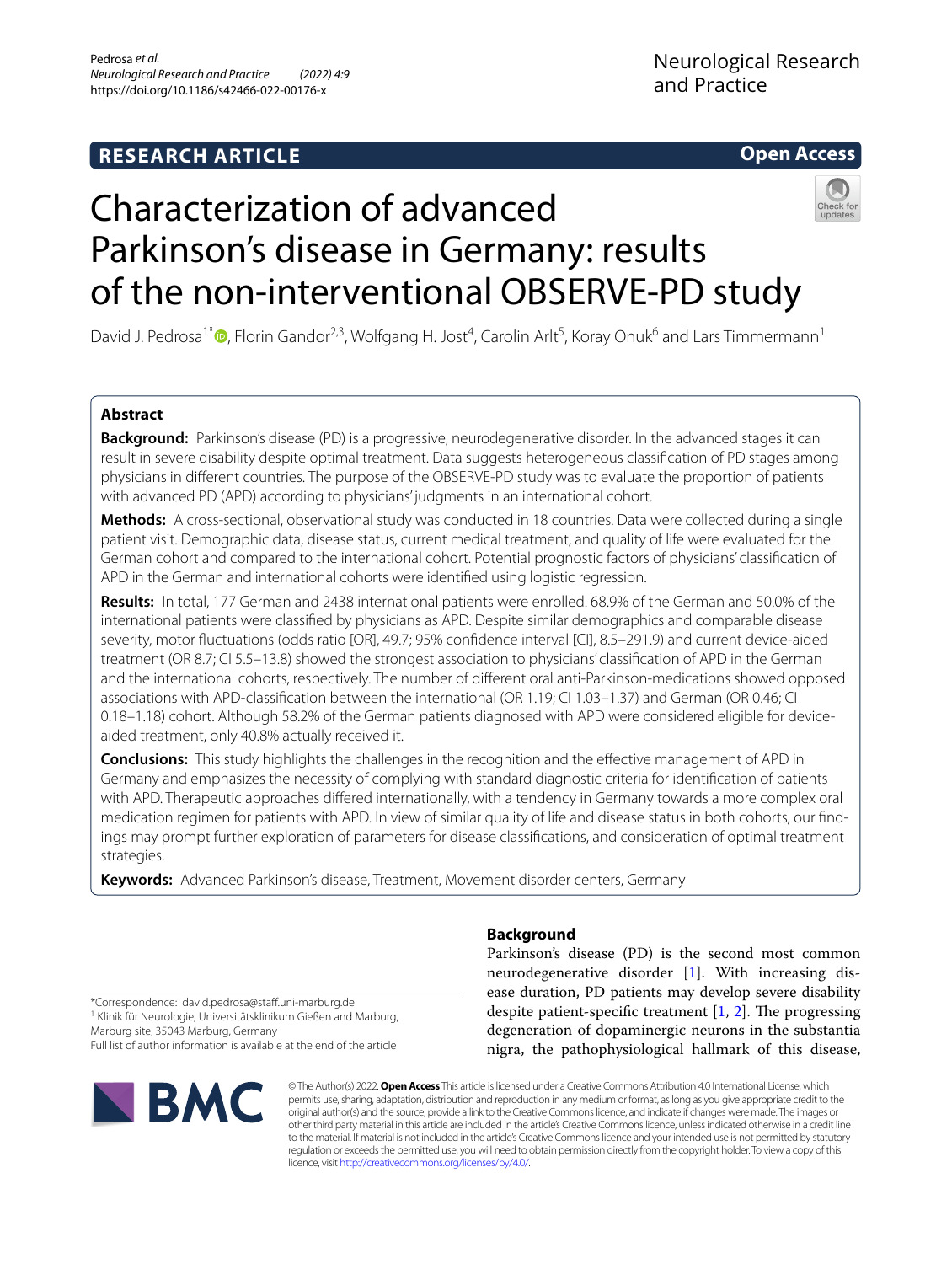requires dopamine substitution for symptom control. While dopaminergic medication usually provides good symptom control in the initial stages of disease, its efectiveness may deteriorate over time, including an increased sensitivity to subtle fuctuations in the drugs' plasma levels, which ultimately narrows their therapeutic window. In consequence, hypo- and hyperkinetic motor fuctuations and non-motor fuctuations may emerge, and have been associated with the duration of levodopa treatment [[3–](#page-8-2)[5\]](#page-8-3). Furthermore, the development of symptoms irresponsive to conventional dopaminergic treatment add to the decrease in quality of life [\[6](#page-8-4), [7\]](#page-8-5).

There is no universally accepted consensus on how to defne stages of PD considering motor and non-motor symptoms [[8\]](#page-8-6), although a patient's disease stage may be a determining factor for optimal treatment. As the disease progresses, patients may experience an increased amplitude and frequency of fuctuations between periods of good and poor symptom control. Although device-aided treatments, such as deep brain stimulation, subcutaneous apomorphine, or intestinal levodopa infusion, are efficacious options in treating fluctuations, the decision on when to recommend and initiate device-aided therapy difers according to the physician's staging of the disease.

The purpose of the OBSERVE-PD study was to evaluate the proportion of patients with advanced PD (APD) according to physician's judgment and to compare demographic data, current medical treatment, disease status, and quality of life between patients classifed as APD versus those classified as non-APD. The study furthermore assessed the treating physician's judgement on the eligibility for device-aided therapies. Observe-PD was conducted in 18 countries, recruiting patients at movement disorder centers and clinics (MDCs). In this work, we extracted data of the German cohort comparing demographics, disease status, and quality-of-life scores of patients classifed APD versus non-APD. Our objective was to identify factors supporting physicians' decision for classifying PD as advanced, and comparing the fndings from the German cohort with the international cohort.

#### **Methods**

#### **Study population**

OBSERVE-PD was an observational, cross-sectional, non-interventional, multi-center study with 2615 patients conducted in 18 countries across diferent geographic regions between February 2015 and January 2016. The study design has been reported previously  $[9]$  $[9]$ . In brief, adult patients diagnosed with PD according to the UK Parkinson's Disease Society Brain Bank criteria [[10\]](#page-8-8) who attended a routine clinical visit or were admitted to an MDC were recruited. Data were collected as part of routine care during one single visit and consisted of demographics and disease history (disease duration, motor fuctuations, referral history and disease stage), including previous and current treatments (type and number of current treatments, treatment response, form of application and eligibility for device-aided treatment). Additionally, site and physician characteristics were collected.

The study was approved by local ethics committees in all participating countries and was conducted in accordance with the ethical principles of the Declaration of Helsinki. Before inclusion, all participants signed a patient authorization or informed consent for use and disclosure of their personal health information.

#### **Disease status and quality of life questionnaires**

Patient quality of life and disease status were evaluated by physicians with the Unifed Parkinson's Diseases Rating Scale (UPDRS parts II-IV) [\[11](#page-8-9)], the modifed Hoehn and Yahr stage [\[12](#page-8-10)], and the Non-Motor Symptoms Scale for Parkinson's Disease (NMSS) questionnaire [[13](#page-8-11)]. To evaluate quality of life, patients completed the 8-item Parkinson's Disease Quality of Life questionnaire (PDQ-8) [\[14](#page-8-12)].

Along with their subjective assessment of the PD stage (advanced vs not advanced), physicians completed an APD questionnaire developed by an international panel of experts on movement disorders using the Delphi method  $[15-17]$  $[15-17]$  $[15-17]$ . This questionnaire comprises 11 questions for the assessment of APD, with patients classifed as advanced when any criterion is fulflled (cumulative classifcation).

#### **Statistical analysis**

All enrolled patients fulflling the selection criteria and with a physician's diagnosis on PD stage were included. Descriptive statistics were conducted for quantitative and qualitative variables in the German and international cohort and separately for those with and without APD.

For the German subpopulation two-sample *t* tests were performed to assess potential diferences in disease status and quality of life scores between these subgroups. Cohen's kappa was calculated as a measure for the alignment of the physicians' subjective assessments with the cumulative Delphi classifcation as well as with the single responses to each of the 11 questions of the Delphi questionnaire.

Multivariable logistic regression models were applied for both cohorts to investigate prognostic factors (patients demographics, PD history and treatment, dichotomized Delphi criteria, physician/institution characteristics) on physicians' APD classifcation. A backward selection procedure was applied, including a fivefold cross-validation to determine the average predictive performance quantifed by the Area Under the Receiver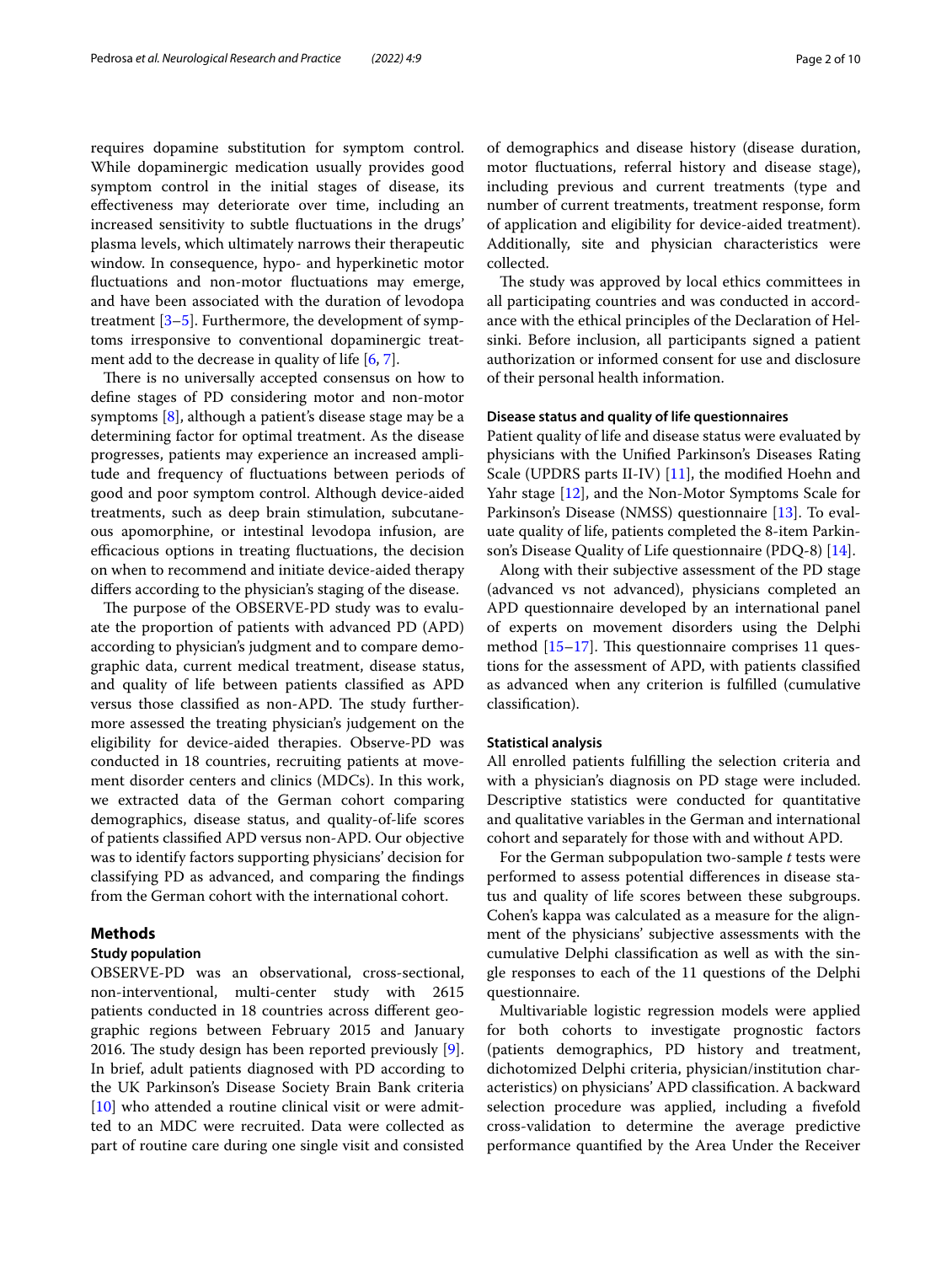Operating Characteristic (AUROC). The set of variables with the maximal average AUROC estimates across all backward selection steps was chosen. Missing data were imputed by a regression-based single imputation method.

All statistical analyses were conducted with SAS® 9.4 (SAS Institute, Cary, NC, USA).

#### **Results**

**German cohort: comparison of APD and non‑APD patients** In total, 177 patients were enrolled in Germany for the OBSERVE-PD study. Half of the patients were recruited from MDCs in public hospitals (50.0%), 17.1% from MDCs in university hospitals and 32.9% from MDCs in other institutions, by either general neurologists (23.2%), movement disorder specialists (33.9%) or physicians with multiple specialties (42.9%). Physicians classifed more than two-thirds of the patients in an advanced stage of PD ( $n=122$  $n=122$  $n=122$  [68.9%]). Table 1 provides an overview of demographic data and disease characteristics of patients classified as APD and non-APD. There was a higher percentage of male patients in the non-APD versus APD group (67.3% vs 57.4%). Patients in the APD group had a longer disease duration (10.2 vs 3.1 years). The percentage of patients requiring caregiver support and experiencing motor fuctuations was higher in the APD cohort.

In the German cohort, the APD classifcation relying on physicians' judgement and the APD classifcation based on the Delphi method showed a fair consensus (Cohen's kappa: 0.243, Additional file  $1$ : Table S2). The vast majority of patients reported at least one comorbidity (APD, 95.1% vs non-APD, 85.5%; Additional file [1:](#page-7-0) Table S1) with subjective cognitive dysfunction (59.8% vs 50.9%), hypertension (36.9% vs 49.1%), and depressive symptoms (23.8% vs 16.4%) being the most prevalent.

Nearly all patients received dopaminergic treatment (APD, 99.2% vs non-APD, 96.4%). In comparison to non-APD, patients classifed as APD were more frequently treated with oral levodopa (93.4% vs 76.4%), oral dopamine agonists (62.3% vs 34.5%) and catecholo-methyltransferase inhibitors (27.0% vs 3.6%).

On average, UPDRS II, UPDRS III, UPDRS IV Question 32 (dyskinesia duration), and UPDRS IV Question 39 (average duration of "of" time) were signifcantly higher in patients with versus without APD (UPDRS II: mean: 15.9±SD: 6.5 vs 9.5±4.9, *p* < 0.0001; UPDRS III: 28.1±12.3 vs 19.9±9.6, *p* < 0.0001, UPDRS IV Q32:  $0.9 \pm 1.0$  vs  $0.0 \pm 0.1$ ,  $p < 0.0001$ , UPDRS IV Q39:  $0.7 \pm 1.0$  vs  $0.0 \pm 0.1$ ,  $p < 0.0001$ ). The mean total NMSS score was twice as high for patients in the APD subgroup versus the non-APD subgroup  $(60.7 \pm 47.4 \text{ vs } 10^{-10})$ 30.1 $\pm$ 22.1,  $p = 0.0004$ ). Significantly higher PDQ-8 scores were observed in the APD versus non-APD group  $(30.7 \pm 17.5 \text{ vs } 23.2 \pm 16.0, p = 0.0072)$  $(30.7 \pm 17.5 \text{ vs } 23.2 \pm 16.0, p = 0.0072)$  $(30.7 \pm 17.5 \text{ vs } 23.2 \pm 16.0, p = 0.0072)$  (Fig. 1).

More than half of the APD group (58.2%) and a quarter of the non-APD group (25.5%) were deemed eligible for device-aided treatment, according to the judgment of the treating physicians (Table [2](#page-3-1)). Of these, 40.8% of the APD patients and 15.4% of the non-APD patients actually received device-aided treatment or treatment initiation was planned. The main reasons for patients not receiving or initiating a device-aided treatment were either indecisiveness or refusal of device-aided treatments altogether (Table [2\)](#page-3-1).

<span id="page-2-0"></span>

| <b>Table 1</b> Patient characteristics and PD related variables in the German cohort |  |
|--------------------------------------------------------------------------------------|--|
|--------------------------------------------------------------------------------------|--|

|                                                     | Determination according to physician's judgment |                   |                     |         |                   | <b>Total</b>        |     |                   |                     |
|-----------------------------------------------------|-------------------------------------------------|-------------------|---------------------|---------|-------------------|---------------------|-----|-------------------|---------------------|
|                                                     | <b>APD</b>                                      |                   |                     | Non-APD |                   |                     |     |                   |                     |
|                                                     | n                                               | $n_{\text{miss}}$ | Mean $\pm$ SD/n (%) | n       | $n_{\text{miss}}$ | Mean $\pm$ SD/n (%) | N   | $n_{\text{miss}}$ | Mean $\pm$ SD/n (%) |
| Sex, male                                           | 122                                             | $\overline{0}$    | 70 (57.4)           | 55      | $\Omega$          | 37(67.3)            | 177 | $\Omega$          | 107 (60.5)          |
| Living at home, yes                                 | 122                                             | $\Omega$          | 120 (98.4)          | 55      | $\Omega$          | 54 (98.2)           | 177 | $\Omega$          | 174 (98.3)          |
| Required caregiver support, yes                     | 121                                             |                   | 80(66.1)            | 55      | $\Omega$          | 19 (34.5)           | 176 |                   | 99 (56.3)           |
| Age at patient visit, years                         | 122                                             | $\overline{0}$    | $67.9 \pm 9.1$      | 55      | $\Omega$          | $70.4 + 9.0$        | 177 | $\Omega$          | $68.7 \pm 9.1$      |
| Time since diagnosis of PD, years                   | 119                                             | 3                 | $10.2 \pm 6.0$      | 53      | $\overline{z}$    | $3.1 \pm 2.8$       | 172 | 5                 | $8.0 \pm 6.2$       |
| Motor fluctuations, yes                             | 122                                             | $\overline{0}$    | 104(85.2)           | 55      | $\Omega$          | 6(10.9)             | 177 | $\Omega$          | 110(62.1)           |
| Duration of motor fluctuations <sup>a</sup> , years | 100                                             | $\overline{4}$    | $3.5 \pm 3.0$       | 6       | $\Omega$          | $2.1 \pm 1.7$       | 106 | 4                 | $3.4 \pm 2.9$       |
| Referral to MDC, yes                                | 122                                             | $\overline{0}$    | 112 (91.8)          | 55      | $\Omega$          | 46 (83.6)           | 177 | $\Omega$          | 158 (89.3)          |
| Time since referral to MDC <sup>b</sup> , years     | 109                                             | 3                 | $3.6 \pm 2.9$       | 46      | $\Omega$          | $1.4 \pm 2.0$       | 155 | 3                 | $2.0 \pm 3.2$       |

APD, advanced Parkinson's disease; MDC, movement disorder center; n<sub>miss</sub>: number of missing values; PD, Parkinson's disease

<sup>a</sup> Restricted to patients with motor fluctuations, <sup>b</sup>Restricted to patients referred to MDC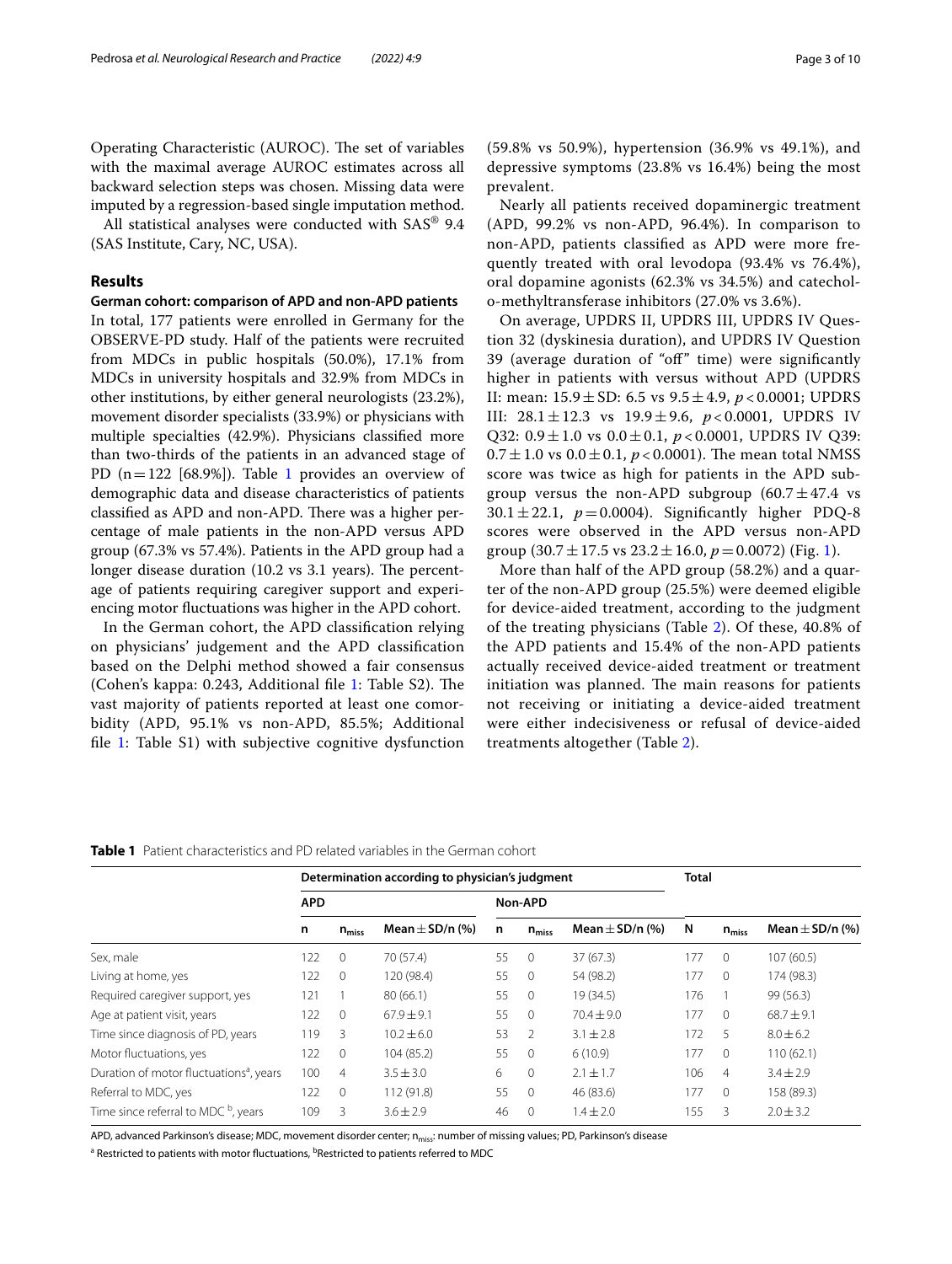

<span id="page-3-0"></span>question; UPDRS, Unifed Parkinson's Disease Rating Scale

### **Comparison of physicians' APD classifcation in the German and international cohort**

In contrast to the German cohort, most patients in the international cohort ( $n=2438$ ) were treated at university hospitals (63.7%) by movement disorder specialists

<span id="page-3-1"></span>

| <b>Table 2</b> Device-aided treatment in the German cohort |  |
|------------------------------------------------------------|--|
|------------------------------------------------------------|--|

| <b>Device-aided treatment</b>                     | <b>APD according</b><br>to physician's<br>judgment, n (%) | <b>Total, N (%)</b> |           |  |  |
|---------------------------------------------------|-----------------------------------------------------------|---------------------|-----------|--|--|
|                                                   | <b>APD</b>                                                | Non-APD             |           |  |  |
| Eligibility                                       |                                                           |                     |           |  |  |
| Yes                                               |                                                           | 71 (58.2) 14 (25.5) | 85 (48.0) |  |  |
| No                                                |                                                           | 51 (41.8) 41 (74.5) | 92 (52.0) |  |  |
| Status <sup>a</sup>                               |                                                           |                     |           |  |  |
| Ongoing                                           | 23 (32.4)                                                 | 2(15.4)             | 25(29.8)  |  |  |
| Will begin device-aided treat-<br>ment            | 6(8.5)                                                    | 0(0)                | 6(7.1)    |  |  |
| No                                                | 42 (59.2)                                                 | 11 (84.6)           | 53 (63.1) |  |  |
| Reason for no device-aided treatment <sup>b</sup> |                                                           |                     |           |  |  |
| Age                                               | 2(4.8)                                                    | 0(0)                | 2(3.8)    |  |  |
| Patient refusal                                   | 11(26.2)                                                  | 1(9.1)              | 12(22.6)  |  |  |
| Patient needs more time to<br>decide              | 25 (59.5)                                                 | 7 (63.6)            | 32 (60.4) |  |  |
| Cognitive related issues                          | 1(2.4)                                                    | 0(0)                | 1(1.9)    |  |  |
| Psychiatric related issues                        | 1(2.4)                                                    | 0(0)                | 1(1.9)    |  |  |
| Comorbidities                                     | 1(2.4)                                                    | 0(0)                | 1(1.9)    |  |  |
| Lack of caregiver/family support                  | 1(2.4)                                                    | 0(0)                | 1(1.9)    |  |  |
| Other                                             | 5 (11.9)                                                  | 3(27.3)             | 8(15.1)   |  |  |

APD, advanced Parkinson's disease

<sup>a</sup> Restricted to patients eligible for device-aided treatment, status missing for one non-APD patient

**b** Restricted to patients with no device-aided treatment although eligible, multiple entries possible

(67.5%). Neither the demographics nor the disease status difered signifcantly between cohorts (Table [3](#page-4-0)). Furthermore, the number of patients experiencing "of" symptoms for more than 25% of the day were comparable (German cohort 78.0% vs international cohort 78.7%,  $p = 0.8076$ ). Although more German patients were classifed as APD than the international cohort (68.9% vs 50.0%, *p* < 0.0001), German patients received device-aided treatment less frequently (17.6% vs 22.6%,  $p = 0.1265$ ). However, the latter difference did not reach statistical signifcance. Furthermore, the former were treated more frequently with  $\geq$  5 daily oral levodopa doses (42.6% vs 30.5%, *p*=0.0008). Motor fuctuations occurred more frequently in the German cohort, although not significantly  $(62.1\% \text{ vs } 55.5\%, p = 0.0834).$ 

When applying the suggested diagnostic criteria [[15](#page-8-13)], the percentage of patients with APD was higher in Germany (84.8%) than in the international cohort (69.3%) (Table [4\)](#page-5-0). 69.0% of German patients with PD deemed as non-advanced according to physician judgment would have fulflled the Delphi criteria for APD, which was higher than in the international cohort (46.8%).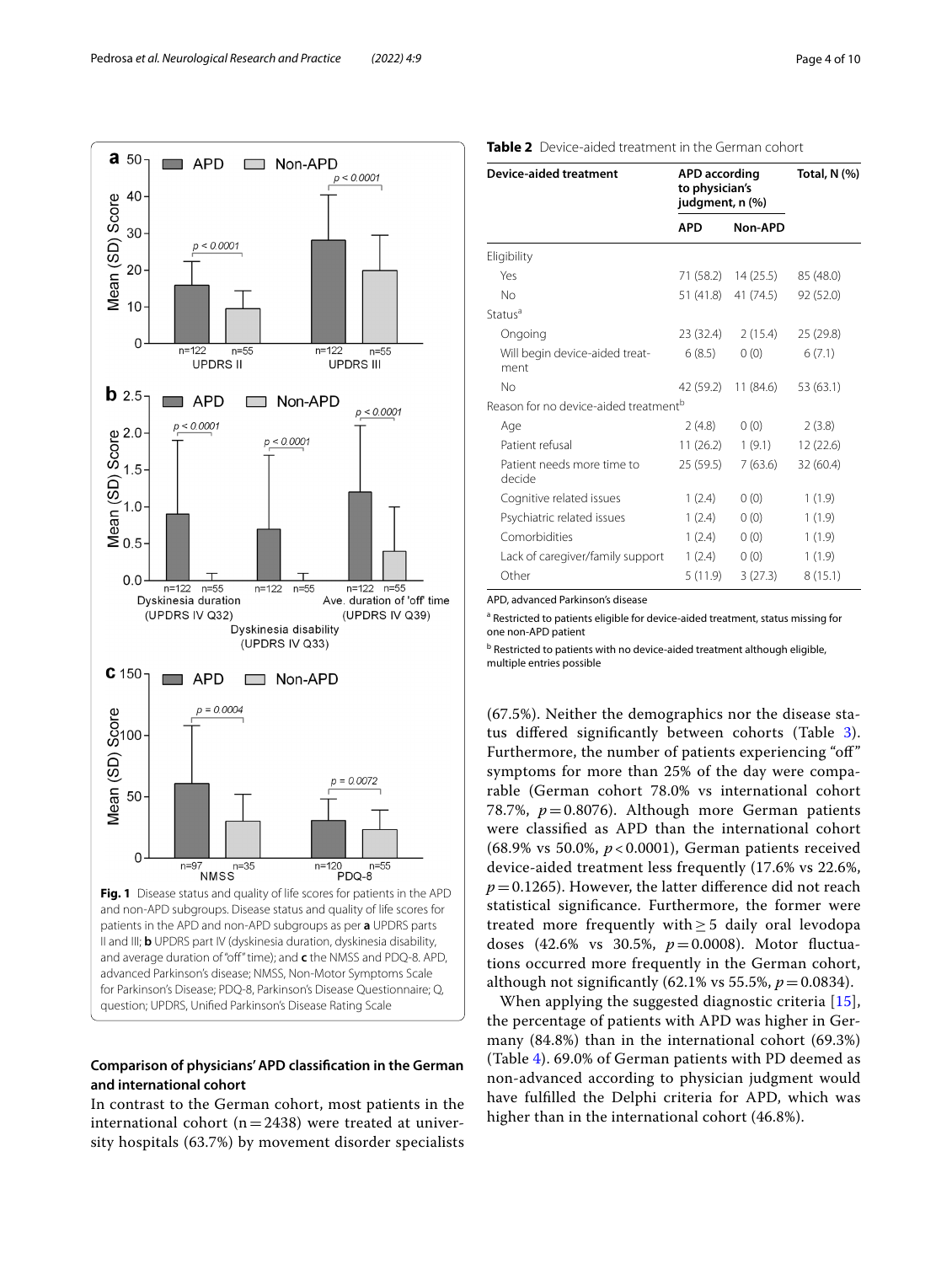## <span id="page-4-0"></span>**Table 3** Descriptive statistics and results of the regression models

| Variable                                                              | <b>International model</b> |                     | German model    |                     |  |
|-----------------------------------------------------------------------|----------------------------|---------------------|-----------------|---------------------|--|
|                                                                       | <b>Description</b>         | OR (95% CI)         | Description     | OR (95% CI)         |  |
| Patient characteristic                                                |                            |                     |                 |                     |  |
| Age, mean ± SD, years                                                 | $66.9 \pm 9.9$             |                     | $68.7 \pm 9.1$  | $0.86(0.78 - 0.96)$ |  |
| Sex, n (%)                                                            |                            |                     |                 |                     |  |
| Male                                                                  | 1444 (59.2)                | $1.36(1.03-1.8)$    | 107(60.5)       |                     |  |
| Female                                                                | 994 (40.8)                 | Reference           | 70 (39.5)       |                     |  |
| Time since PD diagnosis, mean $\pm$ SD, years                         | $7.7 \pm 5.9$              | $1.12(1.08 - 1.16)$ | $8.0 \pm 6.2$   | $1.34(1.11 - 1.63)$ |  |
| UPDRS V: Modified Hoehn & Yahr Staging, mean ± SD                     | $2.5 \pm 0.8$              | $2.04(1.57 - 2.65)$ | $2.7 \pm 0.9$   | 5.74 (1.34-24.58)   |  |
| Treatment                                                             |                            |                     |                 |                     |  |
| Number of current oral treatments, mean $\pm$ SD                      | $2.0 \pm 1.1$              | $1.19(1.03 - 1.37)$ | $2.1 \pm 1.0$   | $0.46(0.18 - 1.18)$ |  |
| Delphi 7. ≥ 5 times daily oral levodopa dosing                        |                            |                     |                 |                     |  |
| Yes                                                                   | 740 (30.5)                 | 2.02 (1.47-2.79)    | 75 (42.6)       |                     |  |
| No                                                                    | 1687 (69.5)                | Reference           | 101 (57.4)      |                     |  |
|                                                                       |                            |                     |                 |                     |  |
| Current device-aided treatment (ongoing/about to start), n (%)        |                            |                     |                 |                     |  |
| Yes                                                                   | 549 (22.6)                 | 8.68 (5.45-13.82)   | 31 (17.6)       |                     |  |
| <b>No</b>                                                             | 1883 (77.4)                | Reference           | 145 (82.4)      |                     |  |
| Dyskinesia                                                            |                            |                     |                 |                     |  |
| UPDRS IV Q32: Dyskinesia (duration), n (%)                            |                            |                     |                 |                     |  |
| 0-25% of day                                                          | 2074 (85.4)                | Reference           | 152 (85.9)      |                     |  |
| 26-100% of day                                                        | 355 (14.6)                 | 1.44 (0.95-2.19)    | 25(14.1)        |                     |  |
| Delphi $4 \geq 2$ h of the day with troublesome dyskinesia            |                            |                     |                 |                     |  |
| Yes                                                                   | 406 (17)                   | $1.60(1.02 - 2.49)$ | 26 (15.4)       |                     |  |
| No                                                                    | 1985 (83)                  | Reference           | 143 (84.6)      |                     |  |
| Motor symptom                                                         |                            |                     |                 |                     |  |
| Motor fluctuations, n (%)                                             |                            |                     |                 |                     |  |
| Yes                                                                   | 1352 (55.5)                | $3.79(2.78 - 5.17)$ | 110(62.1)       | 49.72 (8.47-291.91) |  |
| No                                                                    | 1086 (44.5)                | Reference           | 67 (37.9)       | Reference           |  |
| UPDRS III: Motor examination, mean $\pm$ SD                           | $25.7 \pm 13.9$            |                     | $25.6 \pm 12.1$ | $1.09(0.99 - 1.20)$ |  |
| Delphi 6. "off" time ≥ every 3 h                                      |                            |                     |                 |                     |  |
| Yes                                                                   | 546 (22.4)                 | $1.56(1.05 - 2.33)$ | 40 (22.6)       |                     |  |
| No                                                                    | 1888 (77.6)                | Reference           | 137 (77.4)      |                     |  |
| Daily living                                                          |                            |                     |                 |                     |  |
| Patient requires help at home with daily activities                   |                            |                     |                 |                     |  |
| Yes                                                                   | 1146 (47.3)                | $1.78(1.30 - 2.43)$ | 99 (56.3)       |                     |  |
| No/not applicable                                                     | 1275 (52.7)                | Reference           | 77 (43.8)       |                     |  |
| Patient lives at a nursing home/other                                 |                            |                     |                 |                     |  |
| Yes                                                                   | 56(2.3)                    | 4.64 (1.70-12.69)   | 5(2.8)          |                     |  |
| No                                                                    | 2379 (97.7)                | Reference           | 172 (97.2)      |                     |  |
| UPDRS II: Activities of daily living, mean $\pm$ SD                   | $12.5 \pm 8.2$             | $1.04(1.00 - 1.07)$ | $13.9 \pm 6.7$  |                     |  |
| Delphi 8. Moderate or severe limitation of activities of daily living |                            |                     |                 |                     |  |
| Yes                                                                   | 854 (35.5)                 | $1.38(0.97 - 1.96)$ | 70 (39.8)       |                     |  |
| No                                                                    |                            |                     |                 |                     |  |
|                                                                       | 1550 (64.5)                | Reference           | 106(60.2)       |                     |  |
| Health-related quality of life                                        |                            |                     |                 |                     |  |
| PDQ-8 score, mean $\pm$ SD                                            | 28.9±19.8                  | $1.01(1.00 - 1.02)$ | $28.4 \pm 17.4$ |                     |  |
| Non-motor symptom                                                     |                            |                     |                 |                     |  |
| NMSS score, mean $\pm$ SD                                             | $46.4 \pm 39.1$            | $1.00(0.99 - 1.00)$ | $52.6 \pm 44.2$ |                     |  |
| Delphi 11. Moderate or severe psychosis                               |                            |                     |                 |                     |  |
| Yes                                                                   | 100(4.2)                   | $2.61(1.16 - 5.88)$ | 7(4.3)          |                     |  |
| No                                                                    | 2290 (95.8)                | Reference           | 154 (95.7)      |                     |  |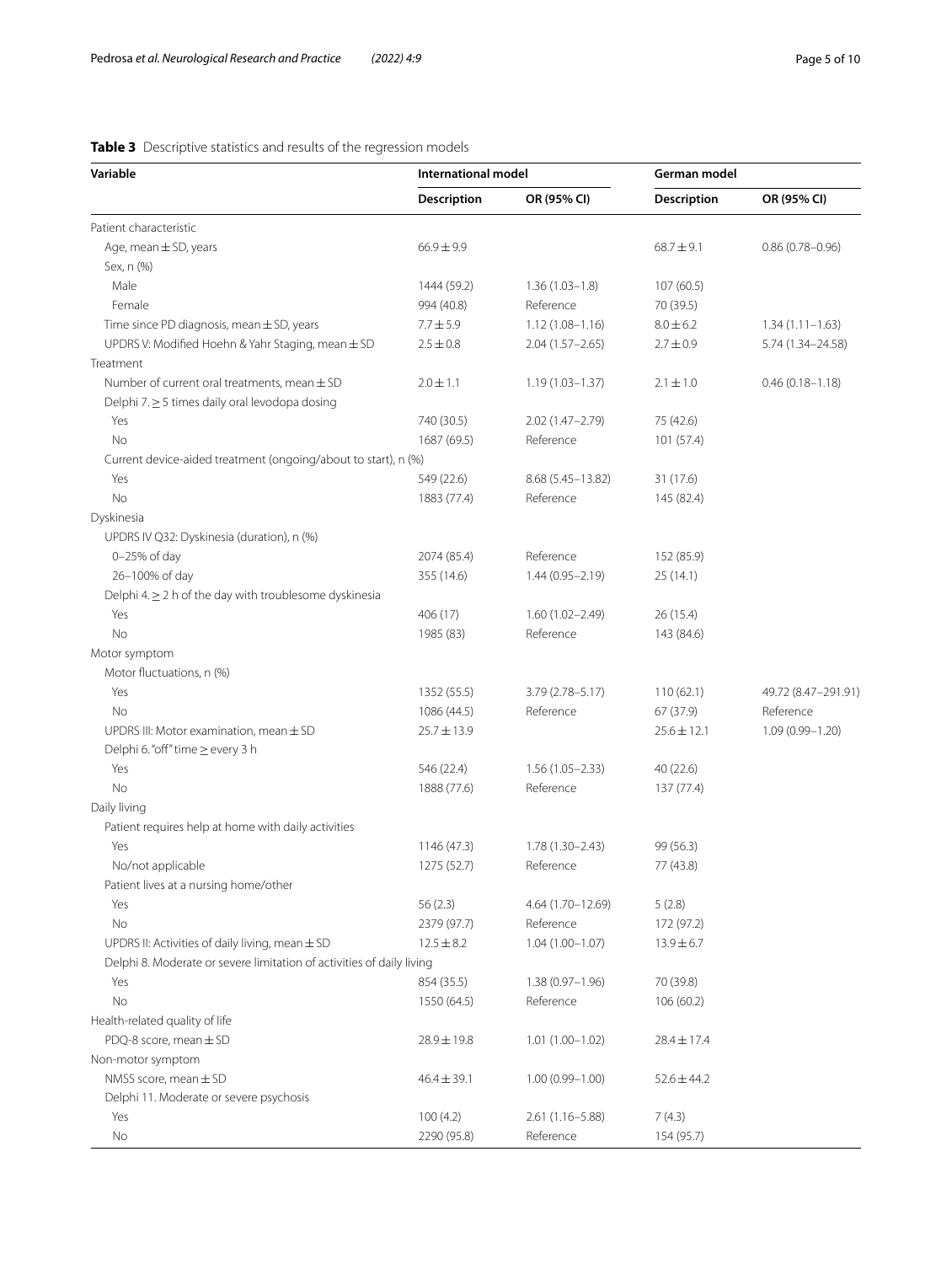#### **Table 3** (continued)

| Variable                                                | International model               |                     | German model       |                      |  |
|---------------------------------------------------------|-----------------------------------|---------------------|--------------------|----------------------|--|
|                                                         | OR (95% CI)<br><b>Description</b> |                     | <b>Description</b> | OR (95% CI)          |  |
| Delphi 5. Non-motor symptoms fluctuations               |                                   |                     |                    |                      |  |
| Yes                                                     | 938 (38.6)                        |                     | 80 (45.2)          | 4.31 (1.06-17.54)    |  |
| No                                                      | 1492 (61.4)                       |                     | 97 (54.8)          | Reference            |  |
| Physician characteristic                                |                                   |                     |                    |                      |  |
| Unit part of a dedicated referral network for PD, n (%) |                                   |                     |                    |                      |  |
| Yes                                                     | 1714 (70.3)                       | $1.40(1.04 - 1.89)$ | 127(71.8)          |                      |  |
| No                                                      | 724 (29.7)                        | Reference           | 50 (28.2)          |                      |  |
| Field of specialty, n (%)                               |                                   |                     |                    |                      |  |
| Neurologist (general)                                   | 448 (18.5)                        | Reference           | 41(23.2)           | Reference            |  |
| Neurologist (movement disorder specialist               | 1636 (67.5)                       | $0.43(0.29 - 0.61)$ | 60 (33.9)          | $0.19(0.03 - 1.16)$  |  |
| Geriatrician                                            | 20(0.8)                           | $0.20(0.02 - 2.78)$ | 0(0.0)             |                      |  |
| Other                                                   | 22(0.9)                           | $0.45(0.09 - 2.32)$ | 0(0.0)             |                      |  |
| Multiple                                                | 299 (12.3)                        | $0.36(0.21 - 0.61)$ | 76 (42.9)          | $2.62(0.44 - 15.45)$ |  |
| Site characteristic                                     |                                   |                     |                    |                      |  |
| Site treatment algorithm, n (%)                         |                                   |                     |                    |                      |  |
| Yes                                                     | 405 (16.8)                        | $2.83(1.94 - 4.12)$ | 8(4.5)             |                      |  |
| No                                                      | 2007 (83.2)                       | Reference           | 169 (95.5)         |                      |  |

CI, confdence interval; NMSS, Non-Motor Symptoms Scale for Parkinson's Disease; OR, odds ratio; PD, Parkinson's disease; PDQ-8, 8-item Parkinson's Disease Questionnaire; SD, standard deviation; UPDRS, Unifed Parkinson's Disease Rating Scale

Only variables included in the international or German regression models are shown. Cells highlighted in gray refer to variables, which were not included in the regression model

| APD classification according to physician's<br>judgment |            | Patients with APD classification by Delphi method |             |                                   |                        |              |
|---------------------------------------------------------|------------|---------------------------------------------------|-------------|-----------------------------------|------------------------|--------------|
|                                                         |            | Non-APD, n (%)                                    | APD, n (%)  | Not classified. <sup>a</sup><br>n | Total classified,<br>n |              |
| International (without Germany)                         | <b>APD</b> | 110(9.0)                                          | 1109 (91.0) |                                   | 1219                   | 1220 (50.0)  |
|                                                         | Non-APD    | 624(53.2)                                         | 550 (46.8)  | 44                                | 1174                   | 1218 (50.0)  |
|                                                         | Total      | 734 (30.7)                                        | 1659 (69.3) | 45                                | 2393                   | 2438 (100.0) |
| Germany                                                 | <b>APD</b> | 12(9.8)                                           | 110 (90.2)  | 0                                 | 122                    | 122 (68.9)   |
|                                                         | Non-APD    | 13(31.0)                                          | 29(69.0)    | 13                                | 42                     | 55(31.1)     |
|                                                         | Total      | 25(15.2)                                          | 139 (84.8)  | 13                                | 164                    | 177 (100.0)  |

#### <span id="page-5-0"></span>**Table 4** Patients with APD classifcation

*APD* advanced Parkinson's disease

<sup>a</sup> Delphi method was not applied

Regression analyses indicated stronger efects in the occurrence of motor fuctuations on the physicians' attribution of APD in the German (odds ratio [OR] 49.72; 95% confdence interval [CI] 8.47–291.91) than in the international cohort (OR 3.79; CI 2.78–5.17). Ongoing device-aided therapy was associated with physicians' APD classifcation only in the international cohort (OR 8.68; CI  $5.45-13.82$ ) but not in the German cohort. The number of concurrently prescribed oral anti-PD medication was positively associated with assigning APD in the international cohort (OR 1.19; CI 1.03–1.37), while no such association was observed in the German cohort (OR 0.46; CI 0.18–1.18). In addition, Hoehn and Yahr stages and APD classifcation had a stronger association in the German (OR 5.74; CI 1.34–24.58) than in the international cohort (OR 2.04; CI 1.57–2.65).

The occurrence of non-motor symptoms showed no association with the physicians' APD classifcation, neither in the international nor the German cohort. However, utilizing the Delphi criteria, criterion number 5 (non-motor symptom fuctuations) showed a signifcant association in the German cohort (OR 4.31; CI 1.06– 17.54), and criterion number 11 (moderate or severe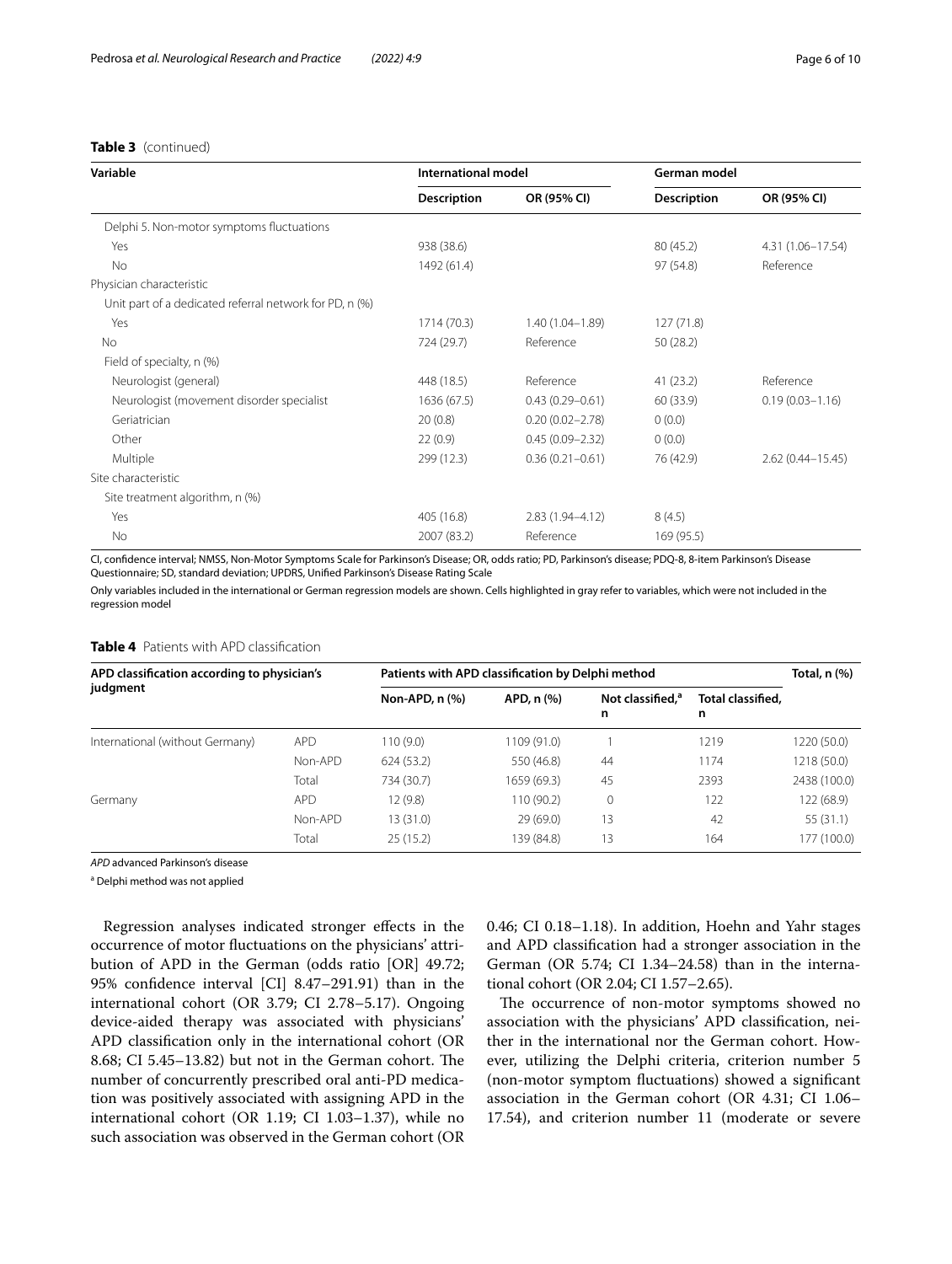psychosis) in the international cohort (OR 2.61; CI 1.16–5.88).

#### **Discussion**

This study presents the German data of the observational, multi-country, cross-sectional OBSERVE-PD study [[9\]](#page-8-7). We identifed diferences between the German physicians' judgements and the suggested criteria for the diagnosis of APD [\[15](#page-8-13)]. Furthermore, our results indicate that despite the more frequent assignment of APD in Germany, advanced treatment options such as deviceaided therapies were initiated less commonly. In addition, the fact that 25.5% of non-APD patients were deemed eligible for device-aided treatment, of whom two patients eventually received a therapy escalation is an intriguing observation warranting further investigation. As pointed out by Fasano et al., enhanced patient-physician guidance may facilitate transition to initiation of device-aided treatment, a factor which may also play a key role in the patient cohort in Germany [\[9](#page-8-7)].

APD was generally well recognized in Germany. Consensus of physicians' judgement and APD classifcation based on the Delphi method was fair in the German but moderate in the international cohort (German cohort: 0.243 vs. international cohort: 0.441). In general, Cohen's kappa coefficients of all Delphi criteria items were lower in the German than in the international cohort. However, the highest agreement with physicians' APD classifcation was found in both cohorts for the same items: "moderate/ severe troublesome motor fuctuations" (0.315 vs. 0.425), "at least 5 times daily oral levodopa dosing" (0.344 vs 0.410), or "moderate/severe of limitation of ADL capacity" (0242 vs. 0.440). One may speculate the later release of the Delphi study [[15\]](#page-8-13) resulted in a potential knowledge gap of physicians regarding current diagnostic criteria. This could have had different implications according to medical system peculiarities. The German healthcare system profts from a higher number of specialized physicians who focus on the treatment of only certain disease groups, i.e. movement disorders in contrast to the more university-focused treatment of patients with PD in the international cohort. A somehow related yet diferent perspective of the apparent "anosognosia" for APD in subjects deemed as non-APD may turn towards diferent approaches, especially in view of the German medical infrastructure allowing more frequent patient assessments. Interestingly, the high hospitalization rates and oversupply with medical products are considered traditional faws of the German healthcare system [\[18](#page-8-15)]. One may thus have anticipated a larger number of patients on device-aided treatments. Contrarily, the percentage of German PD-patients on or scheduled for device-aided treatment was lower than in the international cohort. Analyses in the Swiss cohort of the OBSERVED-PD study showed similar patient characteristics and APD frequency (69.4%) of the Swiss patients in comparison to the German patients [\[19](#page-8-16)]. However, despite these similarities and comparable healthcare systems in both countries, consensus of physicians' judgement and APD classifcation based on the Delphi method (kappa: 0.480) as well as the percentage of patients with device-aided treatment was much higher (61.3%) in the Swiss cohort.

So why do German neurologists seem to be so cautious about diagnosing APD in general and specifcally about recommending device-aided treatment options even in PD-patients who are deemed advanced? A comparison of disease severity revealed equal symptom burden in both cohorts when comparing overall clinical state including motor and non-motor features, ruling out disease-specifc diferences between cohorts. In contrast, patients' indecisiveness and/or refusal were identifed as possible causes for not administering device-aided treatments. Moreover, the aforementioned high density of qualifed physicians in Germany [[18\]](#page-8-15) may allow for more frequent patient visits and for tailoring a more sophisticated oral therapy regime. Simply speaking, more fne-tuning of oral medications may have delayed the consideration of device-aided treatments by physicians and patients alike. However, in addition to the characteristic diferences between the healthcare systems, there seemed to be also some notable diferences in the parameters that were considered relevant for diagnosis of APD. As such, in Germany, data seem to suggest that physicians put a signifcantly higher emphasis on non-motor and motor symptoms, as well as the symptoms according to the Hoehn & Yahr scale, than in the international cohort. Importantly, results from both the German and the international cohorts show similar levels in quality of life despite the diferent treatment strategies, which indicates that German PD-patients are treated equally efficacious while agreeing to a more sophisticated regimen of oral medication. These findings might highlight the need for a thorough evaluation of patients' individual treatment expectations to facilitate individual treatment recommendations [[20](#page-8-17), [21](#page-8-18)]. At this point, we advocate for a more detailed insight for distinct therapeutic options through future studies.

The generalizability of our results is subject to certain limitations. First, the sample size of the German study population is relatively small. Secondly, the suggested criteria for the diagnosis of APD [[15](#page-8-13)] were published after data collection in the OBSERVE-PD study. Hence, and as already stated, awareness of this topic might have increased in the meantime, warranting further studies. Finally, our results might not be that easily translatable to the general PD population, since German patients were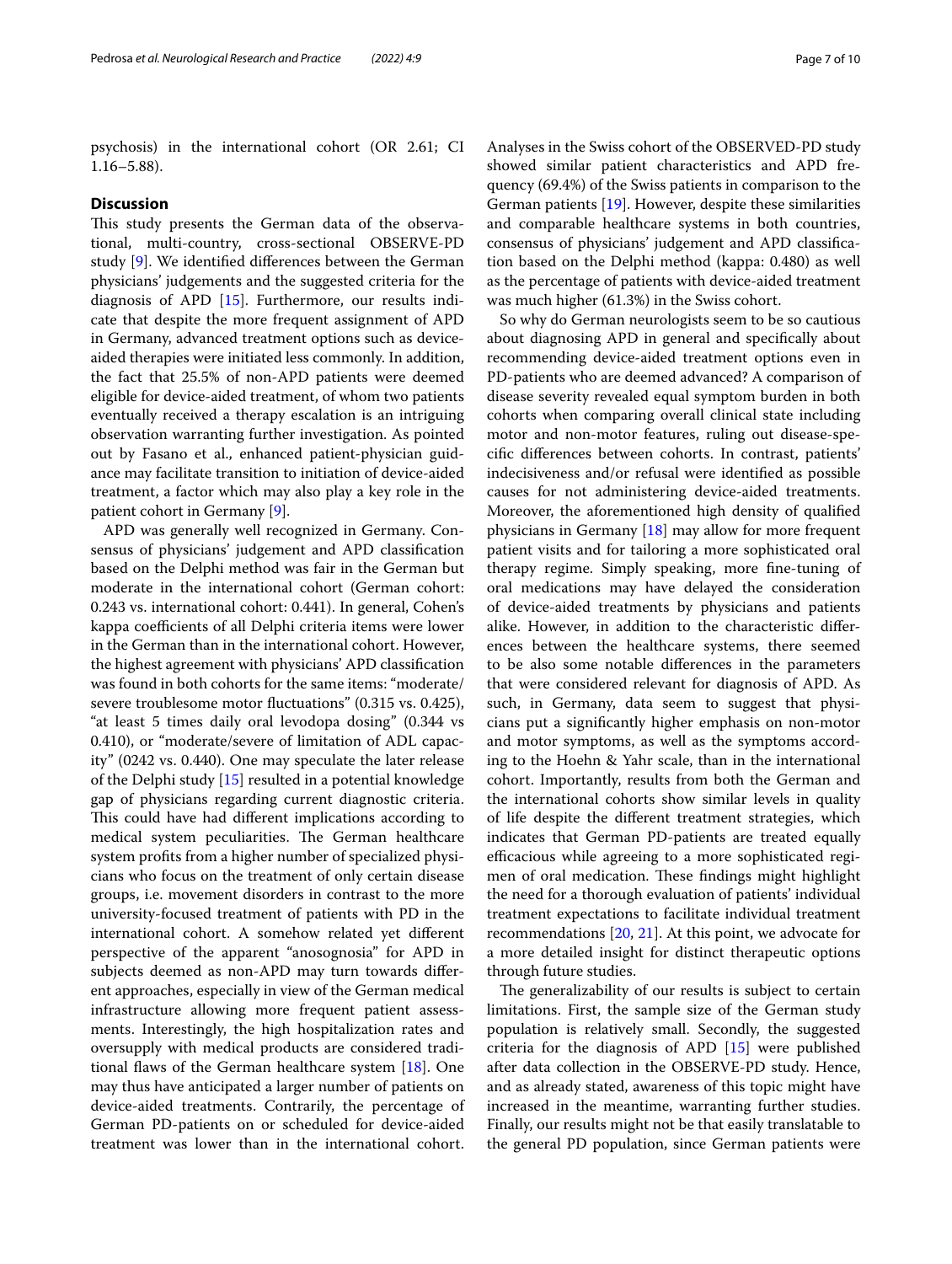recruited from MDCs, which, owing to their treatment expertise, treat a higher proportion of patients with PD in the later stages of the disease.

#### **Conclusions**

In summary, this study highlights the challenges in the recognition and the efective management of APD in Germany and emphasizes the necessity of complying with standard diagnostic criteria for identifcation of patients with APD. Therapeutic approaches differed internationally, with a tendency in Germany towards a more complex oral medication regimen for patients with APD. In view of similar quality of life and disease status in both cohorts, our fndings may prompt further exploration of parameters for disease classifcations, and consideration of optimal treatment strategies.

#### **Abbreviations**

APD: Advanced Parkinson's disease; AUROC: Area under the receiver operating characteristic; CI: Confdence interval; MDC: Movement disorder center; NMSS: Non-Motor Symptoms Scale for Parkinson's Disease; OR: Odds ratio; PD: Parkinson's disease; PDQ-8: 8-Item Parkinson's Disease Questionnaire; SD: Standard deviation; UPDRS: Unifed Parkinson's Disease Rating Scale.

#### **Supplementary Information**

The online version contains supplementary material available at [https://doi.](https://doi.org/10.1186/s42466-022-00176-x) [org/10.1186/s42466-022-00176-x.](https://doi.org/10.1186/s42466-022-00176-x)

<span id="page-7-0"></span>**Additional fle 1.** Supplementary Tables 1 and 2 with additional clinical information of German patients included in the observe-PD study. The two tables display the distribution of comorbidities and how many patients fullflled the diferent criteria put forward at the Delphi study by Antonini and colleagues stratifed for APD and non-APD subjects, respectively.

#### **Acknowledgements**

The authors would like to thank GKM Gesellschaft für Therapieforschung mbH (Munich, Germany) for support in statistical analysis and drafting the manuscript.

#### **Authors' contributions**

DP acquisition, interpretation of data, drafted and critically reviewed the manuscript. FG acquisition, interpretation of data, drafted and critically reviewed the manuscript. WHJ acquisition, interpretation of data, drafted and critically reviewed the manuscript. CA drafted and critically reviewed the manuscript. KO drafted and critically reviewed the manuscript. MT acquisition, interpretation of data, drafted and critically reviewed the manuscript. All authors read and approved the fnal manuscript.

#### **Funding**

D.P., F.G., W.J., and L.T. received no specifc funding for the executing of the study. AbbVie sponsored the study; contributed to the design; participated in the collection, analysis, and interpretation of data; in writing, reviewing, and approval of the fnal version. AbbVie funded the contributions of GKM Gesellschaft für Therapieforschung mbH (Munich, Germany). No honoraria or payments were made for authorship.

#### **Availability of data and materials**

AbbVie is committed to responsible data sharing regarding the clinical trials we sponsor. This includes access to anonymized, individual and trial-level data (analysis data sets), as well as other information (e.g., protocols and Clinical Study Reports), as long as the trials are not part of an ongoing or

planned regulatory submission. This includes requests for clinical trial data for unlicensed products and indications. This clinical trial data can be requested by any qualifed researchers who engage in rigorous, independent scientifc research, and will be provided following review and approval of a research proposal and Statistical Analysis Plan (SAP) and execution of a Data Sharing Agreement (DSA). Data requests can be submitted at any time and the data will be accessible for 12 months, with possible extensions considered. For more information on the process, or to submit a request, visit the following link: [https://www.abbvie.com/our-science/clinical-trials/clinical-trials-data](https://www.abbvie.com/our-science/clinical-trials/clinical-trials-data-and-information-sharing/data-and-information-sharing-with-qualified-researchers.html)[and-information-sharing/data-and-information-sharing-with-qualifed-resea](https://www.abbvie.com/our-science/clinical-trials/clinical-trials-data-and-information-sharing/data-and-information-sharing-with-qualified-researchers.html) [rchers.html](https://www.abbvie.com/our-science/clinical-trials/clinical-trials-data-and-information-sharing/data-and-information-sharing-with-qualified-researchers.html).

#### **Declarations**

#### **Ethics approval and consent to participate**

The study was approved by local ethics committees and performed according to the International Conference on Harmonization and Good Clinical Practice requirements. The principles of the Declaration of Helsinki were adhered to throughout the entire trial. The local ethics committees that provided approval included those in Austria (Ethik Kommission des Landes Oberösterreich, Ethikkommission der Medizinischen Universität Innsbruck, Ethik Kommission des Bundeslandes Niederösterreichs), in Belgium (Universitair Ziekenhuis Antwerpen), in Canada (REB of Centre intégré de santé et de services sociaux de Chaudière-Appalach [MSSS pour les centres du Québec], Health Research Ethics Boards [UofA], Western University Health Science REB [HSREB], MSSS [authorized by MUHC], Ottawa Health Science Network REB, Conjoint Health Research Ethics Board of the University of Calgary, Queen's University Health Sciences & Affiliated teaching hospitals REB [HSREB], University Health Network REB, IRB Services [Advarra], REB Horizon Health Network, MSSS [authorized by JGH], IRB Services [Advarra]), in Switzerland (Ethikkommission Ostschweiz Kantonsspital), in Germany (Ethikkommission der Universität zu Köln, Ethikkommission der Landesärztekammer Brandenburg, Ethikkommission Ärztekammer Niedersachsen, Ethikkommission der Ländesärztekammer Thüringen, Ethik-Kommission Landesärztekammer Baden-Württemberg, Ethik-Kommission Albert-Ludwigs-Universität Freiburg, Ethik-Kommission der Ärztekammer Berlin, Ethikkommission Ärztekammer Nordrhein, Ethik-Kommission der Bayerischen Landesärztekammer, Ethikkommission der Ärztekammer Hamburg, Ethikkommission Ärztekamer Niedersachsen, Ethik-Kommission Rheinische Friedrich-Wilhelms-Universität Medizinische Fakultät, Ethikkommission Ärztekammer Sachsen-Anhalt, Ethikkommission Ärztekammer Niedersachsen, Ethikkommission Ärztekammer Nordrhein), in Greece (Ethics Committee of General Hospital of Thessaloniki "G. Papanikolaou", Ethics Committee of General Hospital of Thessaloniki "Papageorgiou", Ethics Committee of 251 Airforce General Hospital, Ethics Committee of Naval Hospital of Athens, Ethics Committee of University General Hospital "Attikon", Ethics Committee of University General Hospital of Heraklion, Ethics Committee of University General Hospital of Patras, Ethics Committee of Mediterraneo Hospital, Ethics Committee of University General Hospital of Alexandroupoli, Ethics Committee of HYGEIA Hospital, Ethics Committee of General Hospital of Athens "G. Gennimatas", Ethics Commmittee of University General Hospital of Thessaloniki "Axepa", Ethics Committee of University General Hospital of Ioannina, Ethics Committee of 417 Nursing Institution of Participial Army Fund [NIMTS]), in Ireland (Education and Research Committee St Vincent's University Hospital, Joint Research Ethics Committee SJH/AMNCH, Clinical Research Ethics Committee of the Cork Teaching Hospitals, Galway research ethics committee), in Israel (E. Wolfson Medical Center Helsinki Committee, IRB Committee Sheba Medical Center Israel, Tel Aviv Sourasky Medical Center Institutional Review Board, Ethics committee of Rabin Medical Center), in Italy (Comitato Etico delle Aziende Sanitarie dell'Umbria di Perugia, Comitato Etico Regional [CER] delle Marche c/o AUO Ospedali Riuniti, Comitato Etico AOU di Cagliari, Comitato Etico Indipendente Azienda Ospedaliero Universitaria Policlinico Consorziale di Bari, Comitato Etico Interaziendale AOU Città della Salute e della Scienza di Torino AO Ordine Mauriziano – ASL TO1, Comitato Etico Interaziendale della Provincia di Messina AOU Policlinico "G Martino", Comitato Etico Area Vasta Centro c/o AOU Careggi, Comitato Etico Indipendente dell'Azienda Ospedaliera Universitaria Policlinico Tor Vergata di Roma, Comitato Etico Seconda Università degli Studi di Napoli Azienda Ospedaliera Universitaria SUN-AORN "Ospedali dei Colli"), in Turkey (Kocaeli University Medical Faculty Ethics Committee), in the Czech Republic (Ethics Committee of the General Hospital of Charles University in Prague, Ethics Committee of the St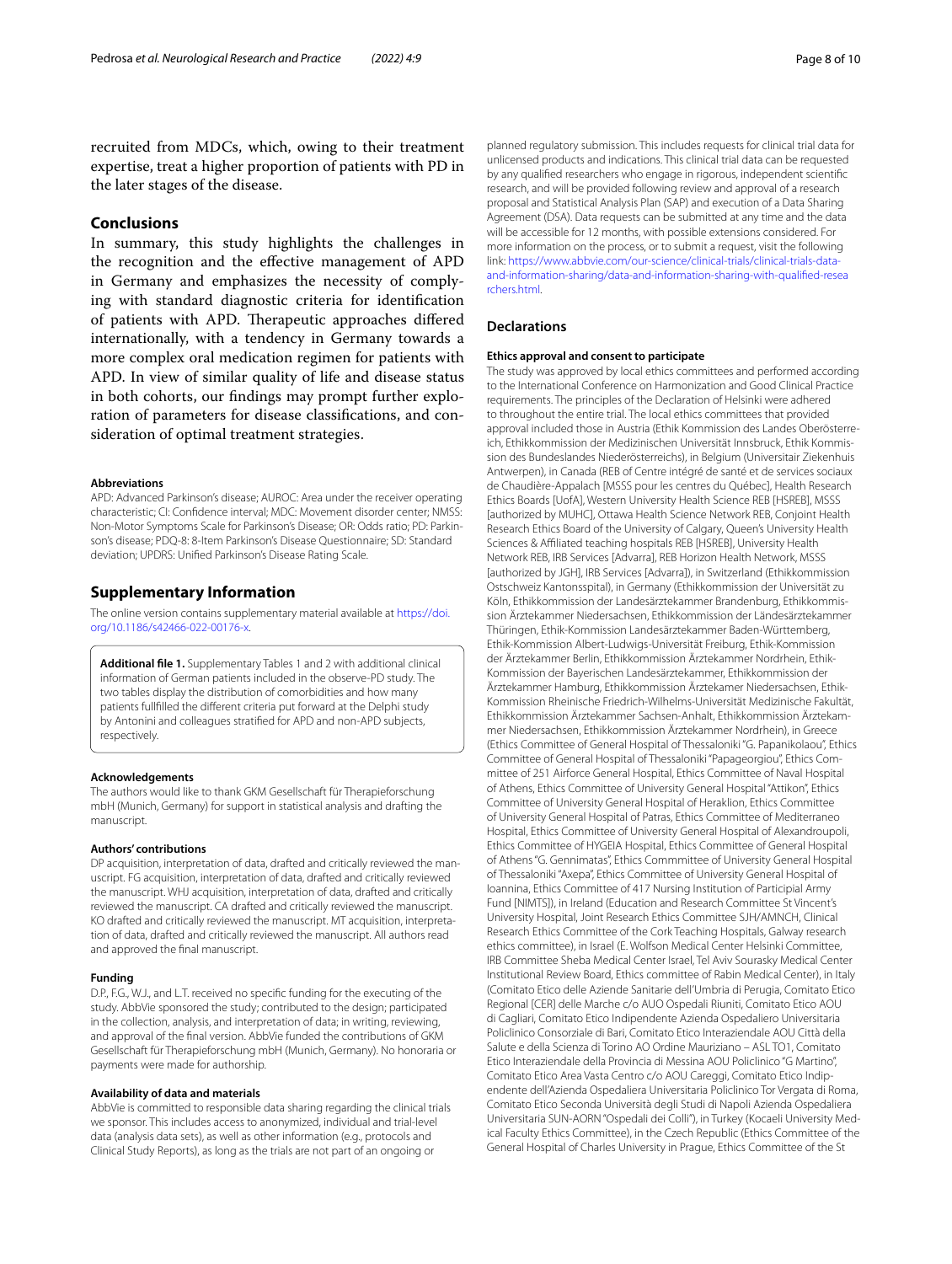Anna Hospital of Masaryk University in Brno), in Slovakia (the local legislation valid at that time of 2015 did not impose an obligation to approve epidemiological observational studies by the ethics committee; therefore, the opinions of the two ethics committees in the Czech Republic can be used to comply with the ethical principles in both countries), in Russia (Advisory council on ethics St Petersburg state budgetary healthcare institution city hospital No 40, Ethics committee of the federal state budgetary institution state research center, Independent Interdisciplinary Committee for Ethical Review of Clinical Studies [125468, Moscow, Leningradskiy prospect 51]), in Romania (National Commission of Bioethics [Comisia Nationala de Bioetica a Medicamentului si a Dispozitivelor Medicale]), in Hungary (Ethics committees of the Medical Research Council of Hungary [ETT] Egészségügyi Tudományos Tanács Klinikai Farmakológiai Etikai Bizottsága), in Slovenia (Republic of Slovenia Medical Ethics Committee, Institute of Clinical Neurophysiology, University Medical Centre Ljubljana [Komisija Republike Slovenije Za Medicinsko Etiko]), in Croatia (Drug Committee of Clinical Hospital Center Zagreb [Povjerenstvo za lijekove Kliničkog Bolničkog Centra Zagreb], Drug Committee of Clinical Hospital Center Osijek [Povjerenstvo za lijekove Kliničkog Bolničkog Centra Osijek], Drug Committee of Clinical Hospital Center Split [Povjerenstvo za lijekove Kliničkog Bolničkog Centra Split]), and Australia (Belberry Human Research Ethics Committee, Royal Brisbane and Women's hospital human research ethics committee). All patients gave written informed consent. All authors confrm that they have read the Journal's position on issues involved in ethical publication and affirm that this work is consistent with those quidelines.

#### **Consent for publication**

Not applicable.

#### **Competing interests**

D. P. received payments as a consultant for Boston Scientifc and as a speaker on symposia sponsored by Boston Scientifc. The institution of D.P., not D.P. personally received funding by Boston Scientifc, the Parkinson's Foundation, Dr.-Reinfried-Pohl-Stiftung and the Deutsche Parkinson Vereinigung. D.P. declare that there are no additional disclosures to report. F.G. reports honoraria from AbbVie, BIAL, Merz, and STADA outside the submitted work. W.J. has received honorarium for lectures or advisory boards from AbbVie/Allergan, Bial, Desitin, Ipsen, Merz, Stada, UCB, Zambon. L.T. received payments as a consultant for Boston Scientifc, L.T. received honoraria as a speaker on symposia sponsored by UCB, Desitin, Boston Scientifc, AbbVie, Novartis, GlaxoSmith-Kline und DIAPLAN. The institution of L.T., not L.T. personally received funding by Boston Scientifc, the German Research Foundation, the German Ministry of Education and Research and the Deutsche Parkinson Vereinigung. A.C. and K.O. are AbbVie employees and may own AbbVie stock.

#### **Author details**

<sup>1</sup> Klinik für Neurologie, Universitätsklinikum Gießen and Marburg, Marburg site, 35043 Marburg, Germany. <sup>2</sup>Neurologisches Fachkrankenhaus für Bewegungsstörungen/Parkinson, Kliniken Beelitz, 14547 Beelitz-Heilstätten, Germany. <sup>3</sup> Klinik für Neurologie, Otto-Von-Guericke-Universität Magdeburg, 39120 Magdeburg, Germany. 4 Parkinson-Klinik Ortenau, 77709 Wolfach, Germany. <sup>5</sup> AbbVie Deutschland GmbH & Co. KG, 65189 Wiesbaden, Germany.<br><sup>6</sup> AbbVie Inc. North Chicago. II. 60064, USA. <sup>6</sup> AbbVie Inc., North Chicago, IL 60064, USA.

## Received: 12 December 2021 Accepted: 23 February 2022

#### **References**

- <span id="page-8-0"></span>1. Poewe, W., & Mahlknecht, P. (2009). The clinical progression of Parkinson's disease. *Parkinsonism & Related Disorders, 15*, S28–S32.
- <span id="page-8-1"></span>2. Hoehn, M. M., & Yahr, M. D. (1998). Parkinsonism: Onset, progression, and mortality. *Neurology, 50*(2), 318.
- <span id="page-8-2"></span>3. Lang, A. E., & Lozano, A. M. (1998). Medical progress: Parkinson's disease (second of two parts). *New England Journal of Medicine, 339*, 1130–1143.
- 4. Lang, A. E., & Lozano, A. M. (1998). Parkinson's disease. *New England Journal of Medicine, 339*(15), 1044–1053.
- <span id="page-8-3"></span>5. Olanow, C. W., Watts, R. L., & Koller, W. C. (2001). An algorithm (decision tree) for the management of Parkinson's disease (2001): Treatment guidelines. *Neurology, 56*(11 Suppl 5), S1-s88.
- <span id="page-8-4"></span>6. Fabbri, M., Coelho, M., Guedes, L. C., Chendo, I., Sousa, C., Rosa, M. M., Abreu, D., Costa, N., Godinho, C., Antonini, A., & Ferreira, J. J. (2017). Response of non-motor symptoms to levodopa in late-stage Parkinson's disease: Results of a levodopa challenge test. *Parkinsonism & Related Disorders, 39*, 37–43. [https://doi.org/10.1016/j.parkreldis.2017.](https://doi.org/10.1016/j.parkreldis.2017.02.007) [02.007](https://doi.org/10.1016/j.parkreldis.2017.02.007)
- <span id="page-8-5"></span>7. Nonnekes, J., Timmer, M. H., de Vries, N. M., Rascol, O., Helmich, R. C., & Bloem, B. R. (2016). Unmasking levodopa resistance in Parkinson's disease. *Movement Disorders, 31*(11), 1602–1609. [https://doi.org/10.](https://doi.org/10.1002/mds.26712) [1002/mds.26712](https://doi.org/10.1002/mds.26712)
- <span id="page-8-6"></span>8. Krüger, R., Klucken, J., Weiss, D., Tönges, L., Kolber, P., Unterecker, S., Lorrain, M., Baas, H., Müller, T., & Riederer, P. (2017). Classifcation of advanced stages of Parkinson's disease: Translation into stratifed treatments. *Journal of Neural Transmission, 124*(8), 1015–1027. [https://doi.](https://doi.org/10.1007/s00702-017-1707-x) [org/10.1007/s00702-017-1707-x](https://doi.org/10.1007/s00702-017-1707-x)
- <span id="page-8-7"></span>9. Fasano, A., Fung, V. S. C., Lopiano, L., Elibol, B., Smolentseva, I. G., Seppi, K., Takats, A., Onuk, K., Parra, J. C., Bergmann, L., Sail, K., Jalundhwala, Y., & Pirtosek, Z. (2019). Characterizing advanced Parkinson's disease: OBSERVE-PD observational study results of 2615 patients. *BMC Neurology, 19*(1), 50.<https://doi.org/10.1186/s12883-019-1276-8>
- <span id="page-8-8"></span>10. Hughes, A. J., Daniel, S. E., Kilford, L., & Lees, A. J. (1992). Accuracy of clinical diagnosis of idiopathic Parkinson's disease: A clinico-pathological study of 100 cases. *Journal of Neurology, Neurosurgery and Psychiatry, 55*(3), 181–184. <https://doi.org/10.1136/jnnp.55.3.181>
- <span id="page-8-9"></span>11. Fahn, S., Elton, R., & Members of the UPDRS Development Committee. (1987). The Unifed Parkinson's Disease Rating Scale. In S. Fahn, C. D. Marsden, D. B. Calne, & M. Goldstein (Eds.), *Recent developments in Parkinson's disease* (Vol. 2, pp. 153–163, 293–304). Florham Park: Macmillan Healthcare Information.
- <span id="page-8-10"></span>12. Goetz, C. G., Poewe, W., Rascol, O., Sampaio, C., Stebbins, G. T., Counsell, C., Giladi, N., Holloway, R. G., Moore, C. G., & Wenning, G. K. (2004). Movement Disorder Society Task Force report on the Hoehn and Yahr staging scale: Status and recommendations the Movement Disorder Society Task Force on rating scales for Parkinson's disease. *Movement Disorders, 19*(9), 1020–1028.
- <span id="page-8-11"></span>13. Chaudhuri, K. R, Martinez-Martin, P, Brown, R. G., Sethi, K., Stocchi, F., Odin, P., ... Schapira, A. H. (2007). The metric properties of a novel nonmotor symptoms scale for Parkinson's disease: Results from an international pilot study. *Movement Disorders*, *22*(13), 1901–1911. [https://doi.](https://doi.org/10.1002/mds.21596) [org/10.1002/mds.21596](https://doi.org/10.1002/mds.21596)
- <span id="page-8-12"></span>14. Jenkinson, C., & Fitzpatrick, R. (2007). Cross-cultural evaluation of the short form 8-item Parkinson's Disease Questionnaire (PDQ-8): Results from America, Canada, Japan, Italy and Spain. *Parkinsonism & Related Disorders, 13*(1), 22–28. <https://doi.org/10.1016/j.parkreldis.2006.06.006>
- <span id="page-8-13"></span>15. Antonini, A., Stoessl, A. J., Kleinman, L. S., Skalicky, A. M., Marshall, T. S., Sail, K. R., Onuk, K., & Odin, P. L. A. (2018). Developing consensus among movement disorder specialists on clinical indicators for identifcation and management of advanced Parkinson's disease: A multi-country Delphi-panel approach. *Current Medical Research and Opinion*. [https://](https://doi.org/10.1080/03007995.2018.1502165) [doi.org/10.1080/03007995.2018.1502165](https://doi.org/10.1080/03007995.2018.1502165)
- 16. Rowe, G., & Wright, G. (1999). The Delphi technique as a forecasting tool: Issues and analysis. *International Journal of Forecasting, 15*(4), 353–375.
- <span id="page-8-14"></span>17. Rowe, G., & Wright, G. (2001). Expert opinions in forecasting: The role of the Delphi technique. In J. S. Armstrong (Ed.), *Principles of forecasting* (pp. 125–144). Berlin: Springer.
- <span id="page-8-15"></span>18. Busse, R., Blumel, M., Knieps, F., & Barnighausen, T. (2017). Statutory health insurance in Germany: A health system shaped by 135 years of solidarity, self-governance, and competition. *Lancet, 390*(10097), 882–897. [https://doi.org/10.1016/S0140-6736\(17\)31280-1](https://doi.org/10.1016/S0140-6736(17)31280-1)
- <span id="page-8-16"></span>19. Möller, J. C., Baumann, C. R., Burkhard, P. R., Kaelin-Lang, A., Küng, I., Onuk, K., & Bohlhalter, S. (2021). Characterisation of advanced Parkinson's disease: Observe-PD observational study—Results of the Swiss subgroup. *Swiss Medical Weekly, 151*, w20419. [https://doi.org/10.4414/](https://doi.org/10.4414/smw.2021.20419) [smw.2021.20419](https://doi.org/10.4414/smw.2021.20419)
- <span id="page-8-17"></span>20. Marshall, T., Pugh, A., Fairchild, A., & Hass, S. (2017). Patient preferences for device-aided treatments indicated for advanced Parkinson disease. *Value in Health, 20*(10), 1383–1393.
- <span id="page-8-18"></span>21. Odin, P., Chaudhuri, K. R., Slevin, J. T., Volkmann, J., Dietrichs, E., Martinez-Martin, P., Krauss, J. K., Henriksen, T., Katzenschlager, R., & Antonini, A. (2015). Collective physician perspectives on non-oral medication